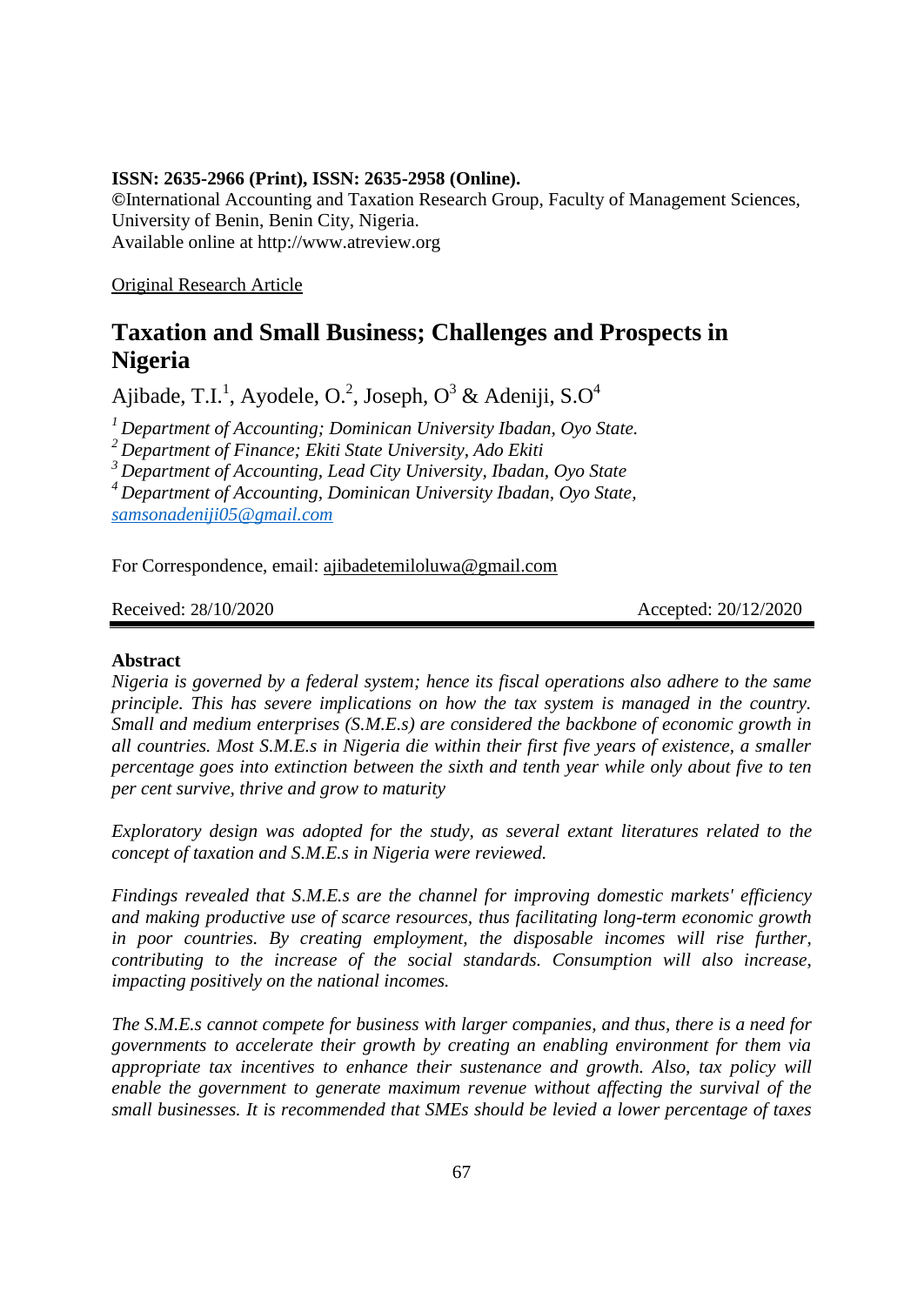#### **Accounting & Taxation Review,** Vol. 4, No. 4, December 2020

*to allow enough funds for business development and better chances of survival in a competitive market. The government should also consider increasing tax incentives such as exemptions and tax holidays as these will encourage voluntary compliance and attract investors who are potentially viable tax payers in the future.*

**Keywords:** Economic growth, Employment, Government, Taxation, Tax Policy

# *JEL Classification Codes: M41*

This is an open access article that uses a funding model which does not charge readers or their institutions for access and is distributed under the terms of the Creative Commons Attribution License. (http://creativecommons.org/licenses/by/4.0) and the Budapest Open Access Initiative (http://www.budapestopenaccessinitiative.org/read), which permit unrestricted use, distribution, and reproduction in any medium, provided the original work is properly credited.

© 2020. The authors. This work is licensed under the Creative Commons Attribution 4.0 International License

*Citation:* Ajibade, T.I., Ayodele, O., Ayodele, O., & Adeniji, S.O. (2020). Taxation and small business; challenges and prospects in Nigeria. *Accounting and Taxation Review, 4*(4): 67-77.

# **1.0 Introduction**

Nigeria is governed by a federal system; hence its fiscal operations also adhere to the same principle. This has severe implications on how the tax system is managed in the country.

Deloitte (2018) noted that the new National Tax Policy (NTP)'s main objective is to establish a robust and efficient tax system in Nigeria with a focus on legislative amendments to reduce the tax burden on SMEs. The NTP also proposed reducing corporate tax rates and introducing tax registration thresholds as an incentive to encourage compliance and protect SMEs. However, taxes still appear to be a major constraint to the development of these SMEs in Nigeria.

According to Oxford Business Group (2019) a revised national tax policy (NTP) was approved by the Federal Executive Council in February 2017. The NTP is a document which sets broad parameters for the taxation and ancillary matters connected

with taxation in Nigeria. It is a clear statement on the principles governing ta administration and revenue collection. It provides a set of guidelines, rules and modus operandi that would regulate taxation in Nigeria, which all stakeholders can subscribe to. The federal tax system's impact on small business has been a matter of increasing interest and concern to many persons during the last few years. Keith (2010) noted that while this burden of federal taxation was known to represent all business, its impact was thought to have been especially severe on small businesses, mainly because they had little or no access to public markets for capital.

Aryeetey & Ahene, 2004; Oludele & Emilie, 2012 noted that Small and Medium Enterprises have always been considered a significant force for economic development and industrialization in developing economies. These small enterprises have increasingly been recognized as enterprises that contribute considerably to the creation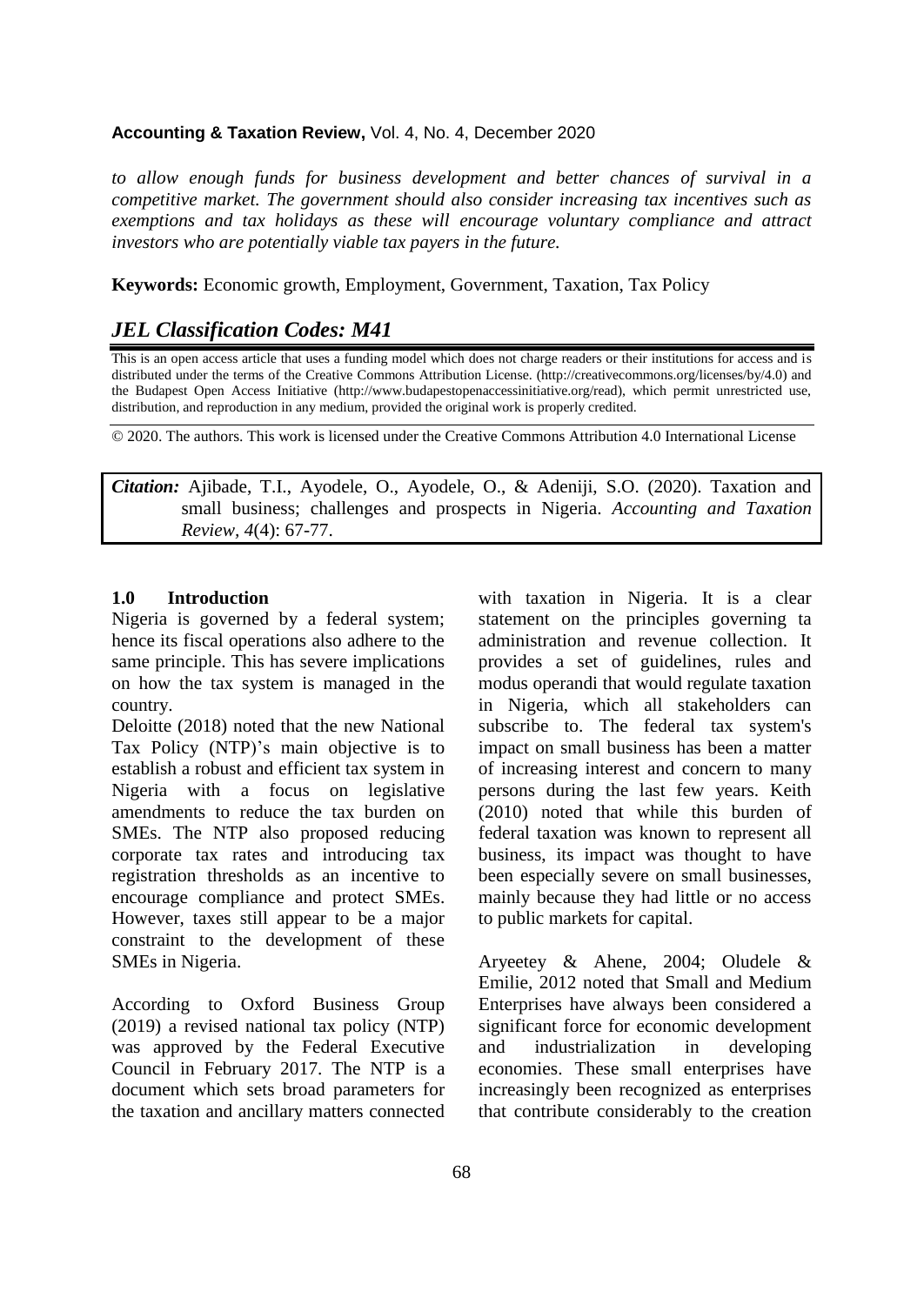of jobs, economic growth and eradication of poverty in Africa. According to the 2015 World Development Report, creating "sustainable" jobs and opportunities for smaller entrepreneurs are the key strategies to take people out of poverty. Small and medium enterprises are mostly private enterprises, and they face difficulties when dealing with the government in general and the tax administration in particular, mostly the developing countries. Many of the tax authorities' difficulties may be deemed the consequences of poorly conceived tax policies and a lack of certainty regarding future policy changes. However, it would be rare indeed to not observe complaints about the complication and ambiguity of the tax laws and high tax rates (Baurer, 2005).

Small and medium enterprises (SMEs) are considered the backbone of economic growth in all countries. Smaller enterprises represent a major percentage of private business and contribute significantly to employment and GDP in most African countries (UNIDO, 2009). According to Ocheni (2015), Small and Medium Enterprises Make up large of the entire economy, and they serve as a source of employment generation, innovation, competition, economic dynamism, which ultimately lead to poverty alleviation and national growth. At any rate, tax policy is one of the factors that constitute these Small and medium enterprises in the economic environment.

Atawodi and Ojeka (2012) stated that the revenue generated from individuals and businesses' taxation is an essential stream of income for the government. In an economy like ours that is struggling to remain afloat, it is even more important. Tax revenue is the source of funds used for development projects such as the provision of infrastructure like good roads, stable power supply, and stable water supply. All of these combine to create an enabling environment for businesses and turn the economy at large to grow.

Udoh (2015) noted that the informal sector comprises self-employed persons, small and microenterprises and other forms of economic activities. Incomes generated by the operators in the sector, in many cases, are not officially captured into the tax net of the States or Nation. According to Andersen (2018), the micro, small, and medium scale enterprises, including traders and artisans belong to the informal sector. Furthermore, they constitute a significant portion of the economy.

Udoh (2015) noted Informal economy is a concept initially introduced by the International Labour Organization in its Kenyan Mission study 1972 and has defined informality as 'a way of doing things' and characterized by seven drivers; (a) ease of entry; (b) reliance on indigenous resources; (c) family ownership; (d) small scale operations; (e) labour-intensive and adaptive technologies; (f) unregulated and competitive markets. Evans Lawrence and Richard (2016) emphasise that taxation plays an important role in the development of every economy and the growth of Small and Medium Enterprises (SMEs). Especially in a developing area like sub-Saharan Africa, the role of SMEs is critical in pushing the socio-economic development agenda of the country further. Therefore, the tax system's alignment and policy to the specific SME growth needs can be considered an important agenda for the policy-makers. The study aimed to explore the importance of taxation in Nigeria on small businesses examining the prospects and challenges.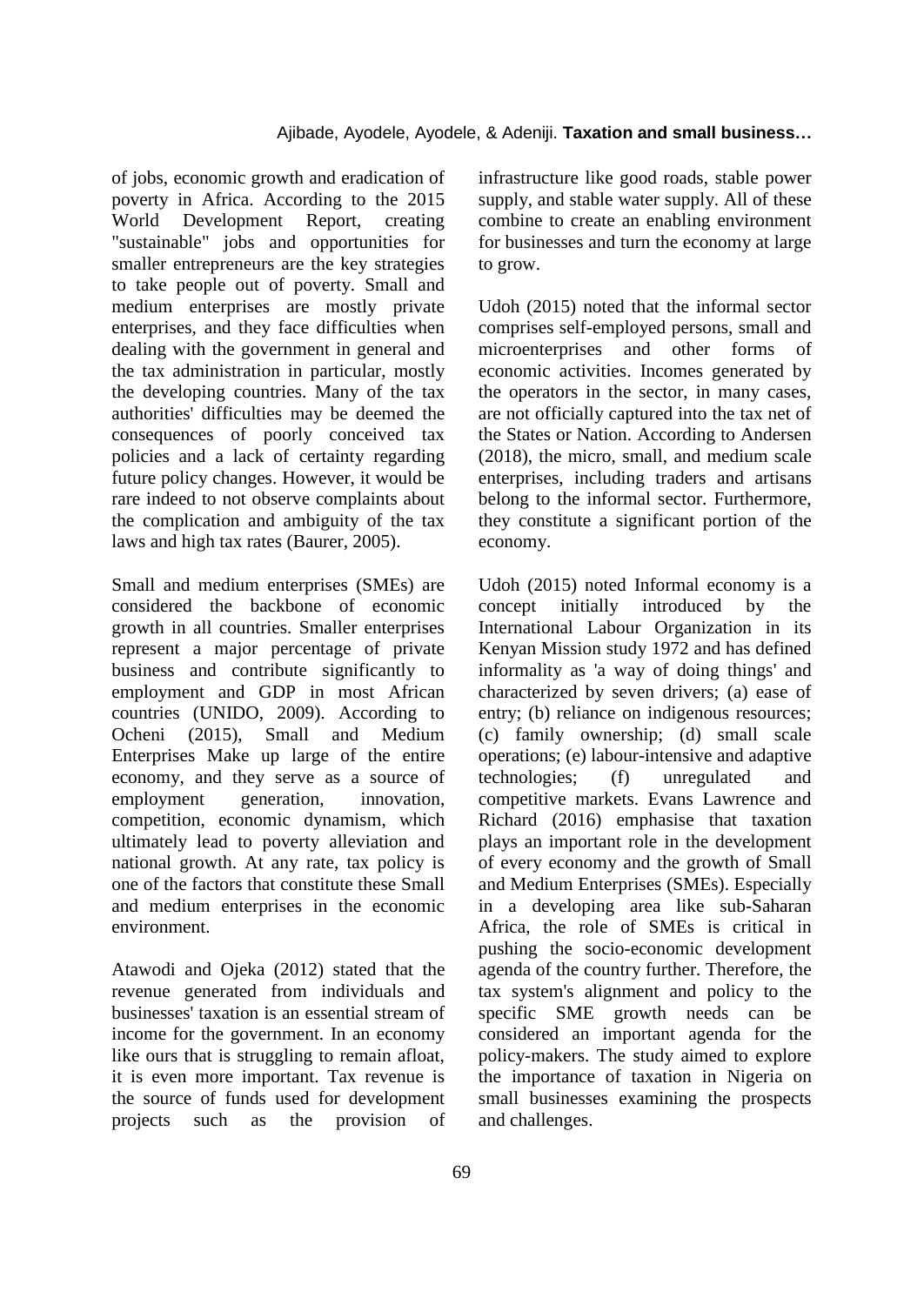#### **1.1 Statement of the problem**

The sustainability of small and medium scale enterprise is a significant concern in most developing countries. Aremu (2004) is of the opinion that the promotion of such enterprises in developing economies like Nigeria will bring about great distribution of income and wealth, economic selfdependence, entrepreneurial development employment and a host of other positive, economic uplifting factors. According to Ocheni (2015) Small and Medium Enterprises make up about 95% of the entire economy and they serve as source of employment generation, innovation, competition, economic dynamism which ultimately leads to poverty alleviation and national growth. Most SMEs in Nigeria die within their first five years of existence. A smaller percentage goes into extinction between the sixth and tenth year while only about five to ten per cent survive, thrive and grow to maturity (Agu 2014). Ocheni (2015) noted that some factors responsible for these untimely close-ups are tax-related issues, ranging from taxations to enormous tax burdens, multiplicity of taxes. Therefore, in dealing with small and medium enterprises, these unique qualities need to be considered. According to Atijosan (2014), another problem faced with SMEs in Nigeria is that the levying of taxes for these enterprises, in particular, issues that need to be considered are how these tax policies can be designed to bolster the growth of Small businesses and the most effective ways to administer them. Findings revealed that high tax rates and complex filing procedures are the most crucial factors causing SMEs' noncompliance. Other factors like multiple taxations and lack of proper enlightenment affect tax compliance among the SMEs surveyed only to a lesser extent. (Atawodi & Ojeka, 2012). The importance of Small businesses as a mechanism of economic

70

growth and development is often ignored. They are perceived as minute establishments that have minimal effect on the state of the economy. Hence, the need to study to highlight the challenges and prospect of taxation on SMEs in Nigeria and its benefits to the Nigerian economy.

Against the above background, the broad objective of this paper is to explore the importance of taxation in Nigeria on small businesses examining the prospects and challenges in relation to the Nigerian economy.

#### **2.0 Literature Review**

According to World Bank (2000), taxes are compulsory transfer of resources to the government from the rest of the economy; it was also made known that no single tax structure can meet every country's requirements. The best system for any country should be determined considering its economic structure, its capacity to administer taxes, its public service needs, and many other factors. Nonetheless, one way to get an idea of what matters in tax policy is to look at what taxes exist worldwide. Taxation is one among other sources of revenue generation of any government to enable her meet the need of the citizens some of which have been mentioned above. In French laws, public force and administrative running expenses are the purpose of taxation in Public Finance General Directorate (2009). Akintoye and Tashie (2013) maintained that tax revenue is needed to enable the execution of public expenditure. It is important to note that the government has order means of generating revenue, including borrowing, foreign aids etc. Since public expenditure can be executed by taxation, public goods consumption should be equal among citizens. In developing countries, taxation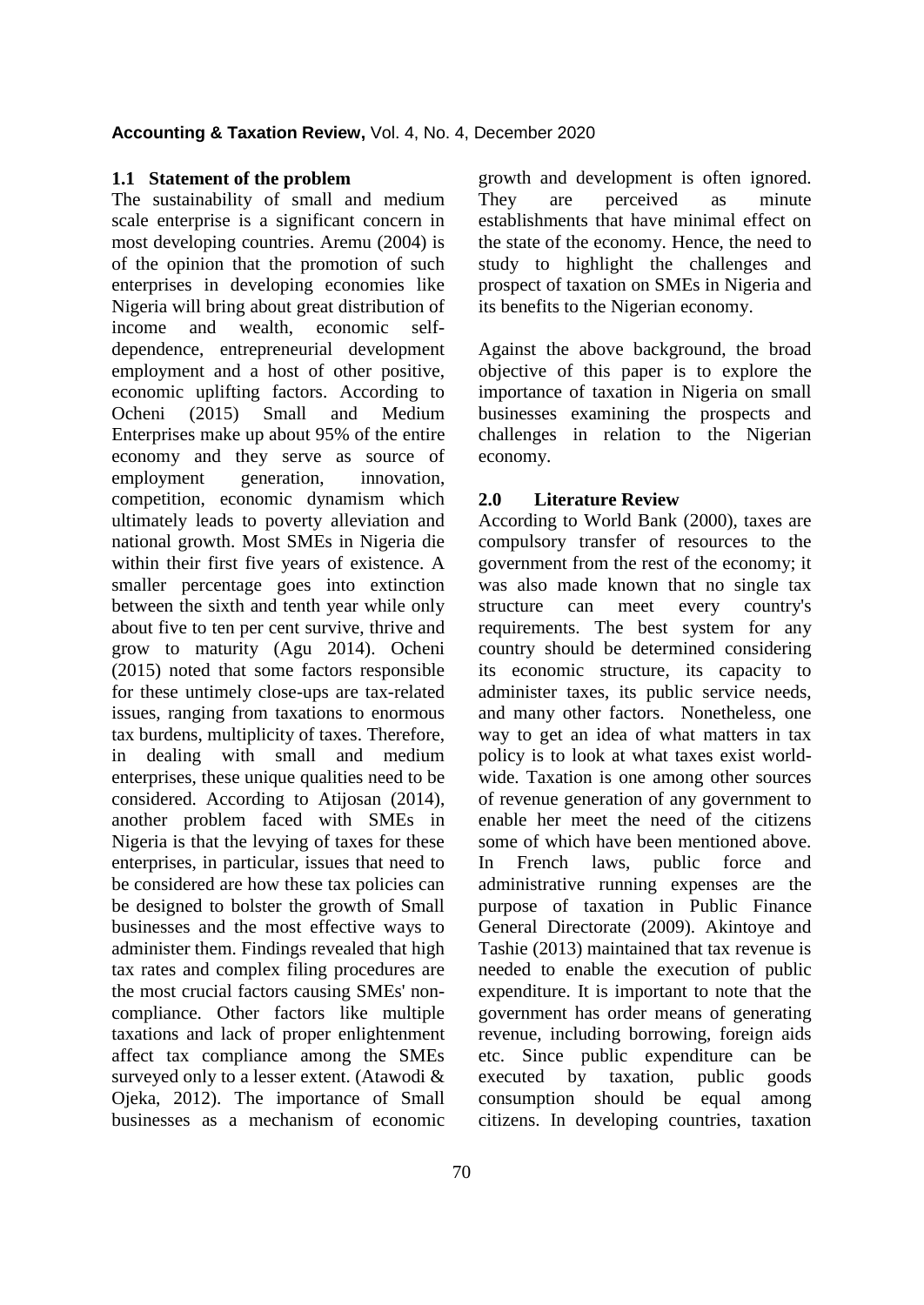has become a punitive levy on low-income taxpayers who constitute the larger proportion of the tax net as they are deprived of equal benefit of the facilities. The tax system in Nigeria constitute the tax policy, the tax laws and the tax administration. All of these are expected to work together in order to achieve the economic goal of the nation. (Presidential Committee on National tax policy 2016), Atawodi and Ojeka (2012) explained that, the choice of tax policy to employ depends on using one or both two groups of instruments. The first is special tax preferences and the other incentives to support start-up and growth of small companies (Atawodi & Ojeka, 2012). These incentives include lowering corporate income tax rates, special tax exemptions or tax holidays, and relieve for small businesses. The underlying reason for all these is to effectively raise revenue through measures that suit a country's circumstances and administrative capacity (Atawodi & Ojeka, 2012).

There are many success stories in the world where the adoption of an appropriate strategy for establishing and promoting SMEs has given impressive results in economic growth (Steensma, Marino and Weaver 2000). Elisabeth and Lefebvre (2001) have shown the impact of SMEs' innovative capabilities as the primary determinant on export performance. All the technological capabilities of SMEs are positive and significantly correlated with exports. The data show that SMEs are vital to the economic health worldwide in countries with high-income economies and low-income. SMEs are adversely affected by the global financial crisis of the year 2008. The contribution of SMEs to GDP is important. SMEs account for 52% of the private sector's value, which is a reasonable

estimate for the global economic contribution (ACCA 2010). Statistics rarely deny the influence of SMEs on GDP. For example, in 2006/7, the contribution of SMEs to India's GDP was only around 6%. Thus, SMEs' output accounted for about 40% of the industrial production and 40% of all exports (Ghatak 2010).

## **2.1 Theoretical Review**

# **2.1.1 The Planned Behavior Theory**

The Planned Behavior Theory developed by Ajzen (1991) is one of the attitude theories applied in several of behaviours. It was stated that the Planned Behavior Theory is one of the models of social psychology that is often used to predict behaviour. The Planned Behavior Theory is a good predictor of behavior because it is balanced by carrying out the behavior. Thus, the researchers use the Planned Behavior Theory to explain phenomena or factors that affect SMEs' tax compliance. In the Planned Behavior Theory, behavior acted by the individual arises because of the intention to behave. The rising of intention to behave is determined by three factors, namely: (1) attitude toward the behavior; (2) the subjective norm; and (3) the perception of controlled behavioural (Ajzen, 1991). Hanno and Violette (1996) studied tax compliance and found that the attitude and subjective norm positively affected intentions and behavior of tax compliance. Blanthorne (2000) improved the Planned Behavior Theory by adding the ethic variables to examine two individual taxpayers groups' tax compliance behaviour. The first group was individual taxpayers that had an opportunity to disobey, and another group was individual taxpayers that did not have an opportunity to disobey. Blanthorne (2000) could not prove that attitudes influenced the tax compliance intentions. From this study, it was found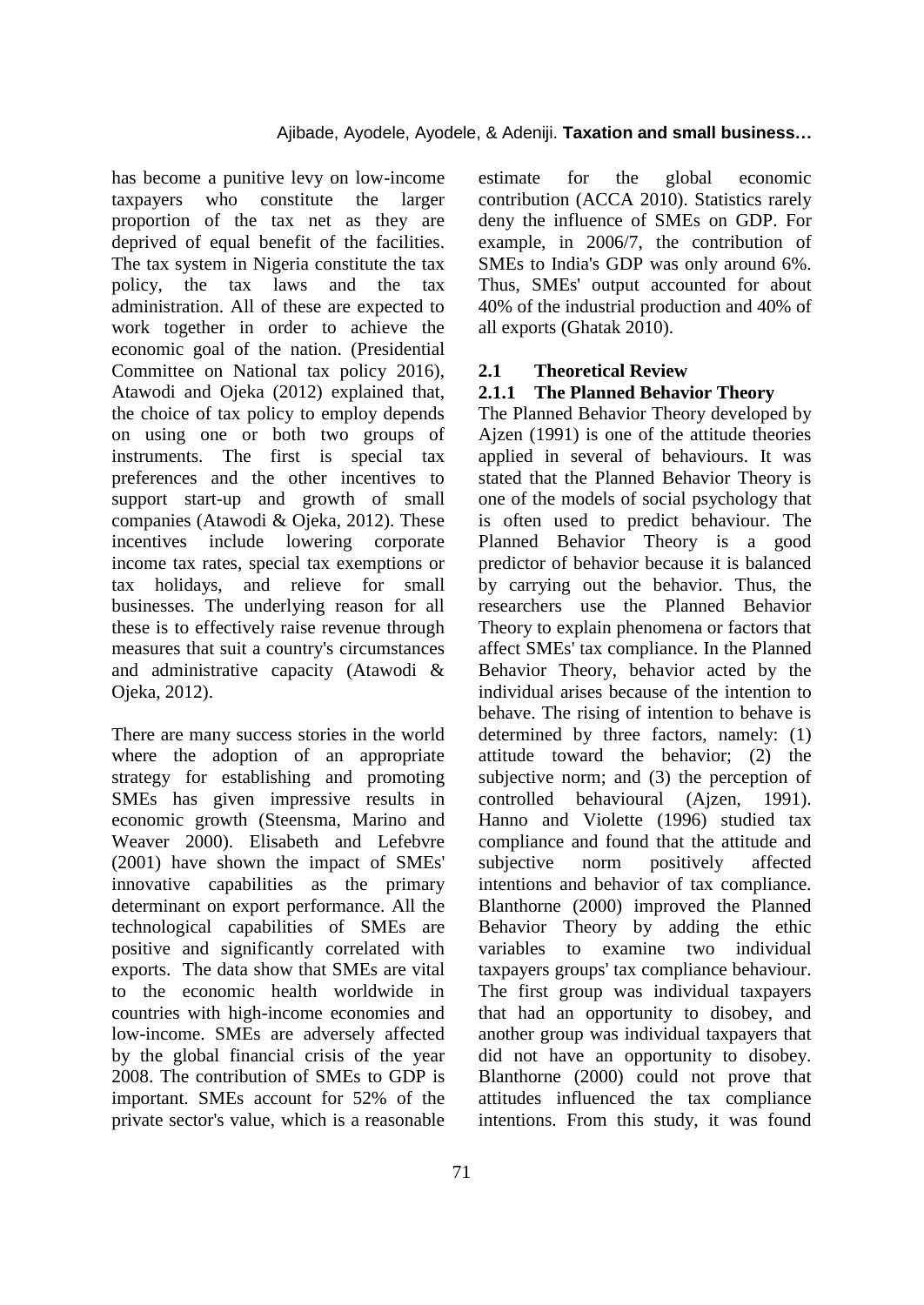that the influence of the surrounding people (subjective norms) and perception of controlled behavioral affected negatively to the tax compliance intentions. Comparative Treatment: The comparative treatment model was established based on the equity and positive theory that addressing inequities in the exchange relationship between government and Taxpayers would improve compliance (McKerchar and Evans, 2009). One of the things that have to be considered in the implementation of tax in the country was justice. This is because psychologically, the Community recognized that the tax is a burden. Therefore, of course, people needed certainty that they got fair treatment in the state's imposition and collection of taxes. It did not aim to obstruct the operating of the existed tax system. This assessment was probably to affect the assessment of citizen and how citizens saw each other (D 'Arcy, 2011).

#### **2.1.2 Political Legitimacy Theory**

The theory emphasizes the need for government to exhibit voice and accountability by giving room for the voice of the citizens to be heard and being accountable equally; Effective in the area of provision of basic public goods and formulation of policies that will in great measure affect the well-being of the citizens positively. This affects the survival of SMEs (Kirchler et al., 2008 cited in Syadullah and Wibowo, 2015). Legitimacy could be termed as a belief or confidence to governments, institutions, and social arrangements that should be suitable, accurate, fair, and work for the society's goodness. After independence, African countries stressed national development for ethnic identity has been more successful than those who permitted the major ethnic hatred politics. Political scientists discussed how the legitimacy of political and civil

identification was managed. This study would be hinged on this theory of political legitimacy which seems to be in line with enlisting taxpayers trust in government, bringing about improved tax payments. On the other hand, the theory emphasizes the need for government to exhibit voice and accountability by giving room for the voice of the citizens to be heard and also be accountable to the citizen equally; Effectives in the area of provision of basic public goods and formulation of policies that will in great measure affect positively the well-being of the citizens; Regulatory quality is also expected to be in place in the formulation and implementation of good regulation for the citizens towards having a better society.

In addition, government is also expected to uphold rule of law and entrench political stability to empower its various institutions and shun corrupt practices thereby enlisting citizens' trust in the government. Political legitimacy theory underpins the cause of the study because of its bidirectional role played in the relationship between institutional quality and tax revenue in Nigeria.

### **4.1 Challenges of SMEs**

There are many threats affecting SMEs and stunt their growth. However, there are some peculiar problems relating to specific countries. However, the challenges SMEs face in different countries and geopolitical divisions are the same. According to Organization for Economic Co-operation and Development (OECD) (2004), a survey was conducted on Turkish SMEs. Results showed that SMEs suffered the consequences of policy inconsistency, poor access to finance, insufficient know-how and low level of technology, and so many others. Ocheni (2015) stated that given the place occupied by the SMEs in Nigeria's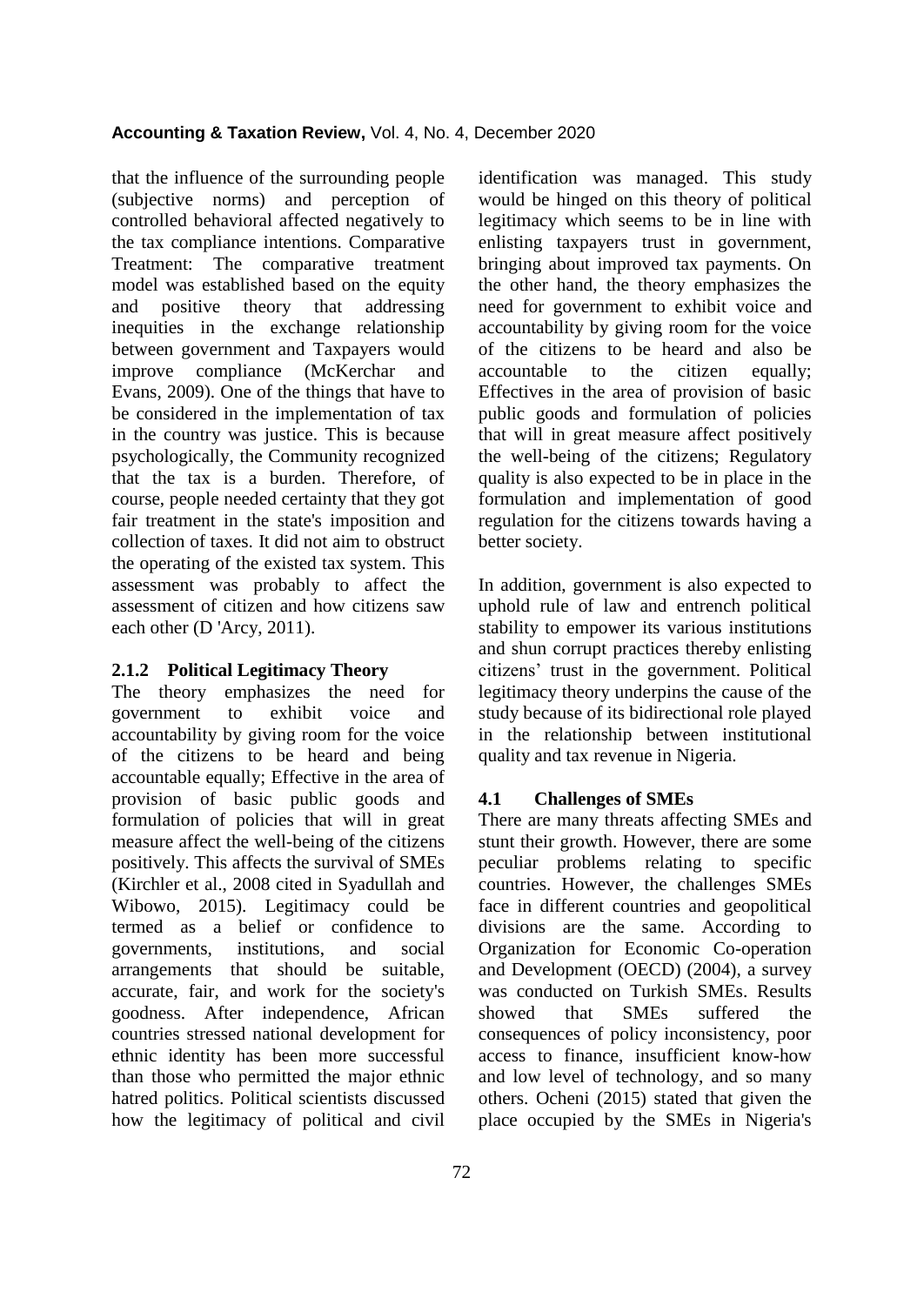industrial sector, it is expected that the success of the Nigerian economy would be partly dependent on the success of the SMEs. Muritala, Awolaaja, and Bako (2013) investigate Small and Medium Enterprises as a veritable economic growth tool and development tool. A survey method was used to gather data from 200 SME/Entrepreneurial officers and Managers from five selected local government in Nigeria, namely; Ijebu North, Yewa South, Sagamu, Odeda and Ogun Waterside Local government. Data were collected with a structured questionnaire and analyzed with several descriptive statistics to identify the perception of SMEs' roles in Nigeria. Therefore, the study results reveal that the most common constraints hindering small and medium scale business growth in Nigeria are lack of financial support, poor management, corruption, lack of training and experience, poor infrastructure, insufficient profits, and low demand for product and services.

Ocheni (2015) studied the impact analysis of tax policy, and the performance of small and medium scale enterprises in the Nigerian economy. Results revealed no significant difference in the mean opinion scores of managers and accountants on the best tax policy that encourages tax compliance by SMEs in Nigeria. It was also revealed that there is no significant difference in the mean opinion scores of managers and accountants of the implications of tax policy on SMEs growth. The paper, therefore, recommended that for Small and Medium Enterprises to get better equipped, have enough funds and survive in a competitive market, the rate of tax levied on the small business should be lower; The rate of tax incentives and exemptions which serve as catalysts and bait for attracting investors should be highly increased by the

three tiers of government in Nigeria. Agwu (2014) stated that the multiplicity of tax had become a major problem, especially given the role of tax consultants and agents hired by local governments. They are often crude in their operation, excessive in their assessment and destructive in their relationship with the production process. They tax everything in their bid to generate revenue without considering the net effect on household incomes and employment; similarly, Atawodi and Ojeka (2012) researched factors that affect tax compliances among SMEs in the North, and findings revealed that tax compliance among SMEs is poor. Therefore, this study was conducted using SMEs in Zaria, North-Central Nigeria to evaluate and rank the factors that encourage non-compliance with SMEs' tax obligation. It was found that high tax rates and complex filing procedures are the most crucial factors causing noncompliance of SMEs. Other factors like multiple taxations and lack of proper enlightenment affect tax compliance among the SMEs surveyed only to a lesser extent.

### **4.2 SMEs and Economic Growth**

According to Twesige and Gasheja (2019), in a bid to stimulate the growth of SMEs, several countries have used tax incentives for both investors and listing firms to promote activity on SME boards. Investors' tax incentives are the more common approach, particularly in advanced markets (Mintz & Chen, 2011). Poland adopted the policy of encouraging investment in shares of SMEs through removing so-called "backend" taxes, which are the taxes applied to profits made when selling a security. (Twesige & Gasheja 2019) According to Ademola, Samuel, and Ifedolapo (2012), small scale enterprises are catalysts for catalysts for the world's economic growth and development which have dominated the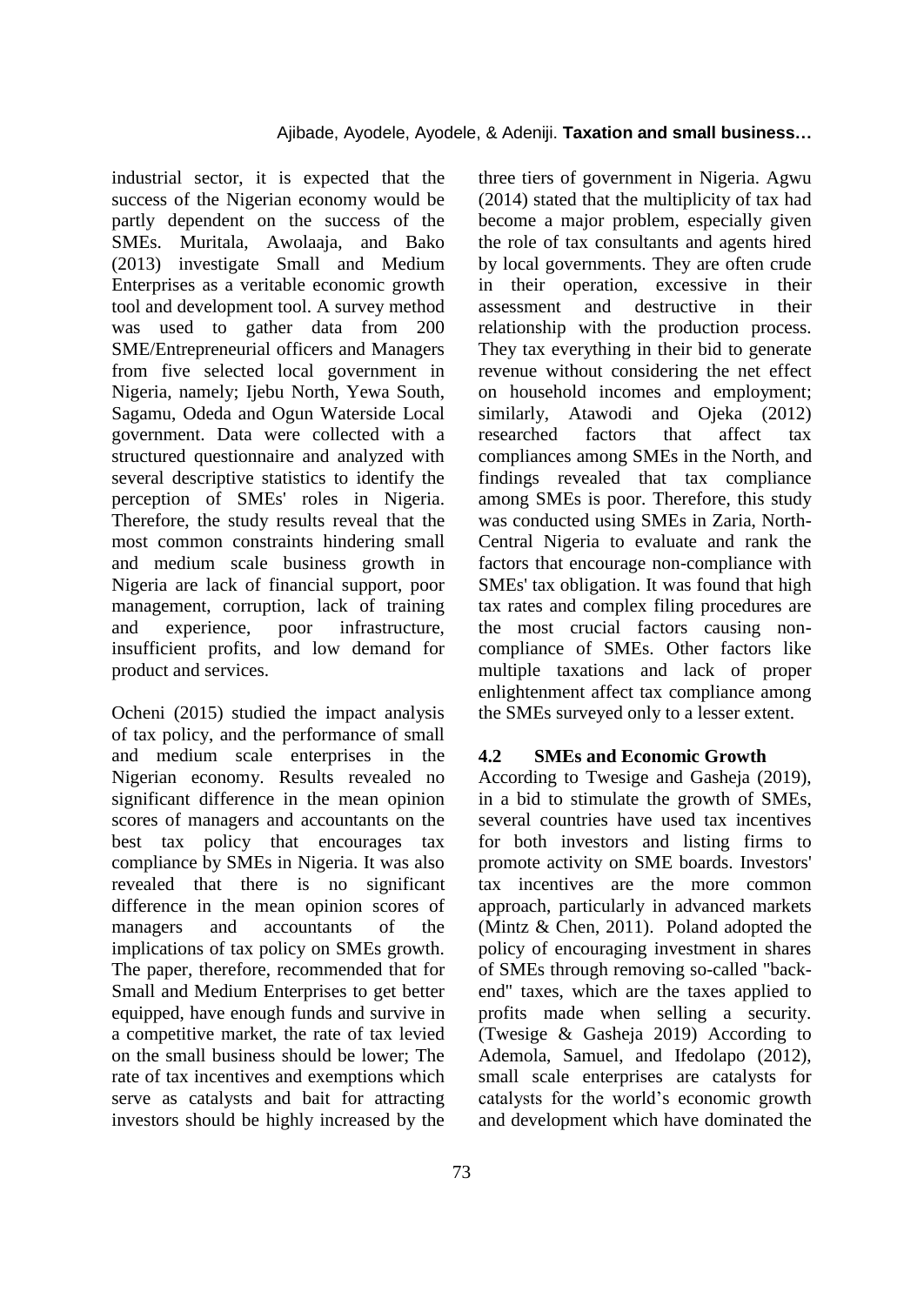industrial sector of both developed and underdeveloped countries. Aruwa (2013) believed that Nigeria's industrial sector is dominated by small and medium scale enterprises (SMEs) which accounts for 90% in terms of the number of enterprises, as compared with other developed countries where more than 98% of all their enterprises belong to SME sector, about 80% of the total industrial labour force in Japan is SME, 50% in Germany, 46% in USA are employed in smaller firms. SMEs are the main indicators of a country's economic development. Myslimi and Kacani (2016) opined that SMEs have a significant impact on the social development. SMEs create jobs, compete with big enterprises, become part of the global market, contribute to poverty alleviation in developing countries, boost exports and reduce imports. Udechukwu (2013), in a similar vein, viewed the SME sector as a crucial sector that will enhance the private sector's contributions and provide the critical building blocks for industrialization and sustainable economic growth. SMEs broaden the base of participation in society, decentralize economic power and give people a stake in the society's future (Williams, 2016). By creating employment, the disposable incomes will rise further, contributing to the increase of the social standards. Consumption will also increase, impacting positively on the national incomes (Keskin, Dhe Senturk 2010). SMEs have also been recognized as a channel for improving domestic markets' efficiency and making productive use of scarce resources, thus facilitating long-term economic growth in emerging countries (Aryeetey & Ahene, 2014).

Furthermore, in light of SMEs' impact on the economic growth of a country, Myslimi and Kacani (2016) stated that SMEs

dominate the world economy in terms of employment. Given that SMEs enhance competition, promote efficiency, innovation, and productivity, SMEs' government support can help countries reap social benefits. The SMEs subsidy can help to reduce poverty. But it could not be diminished the value that large enterprises have in economic growth.

### **5.0 Conclusion and Recommendation**

Informal sectors make enormous contributions to national economies, in both human and financial terms, because of the cost and procedural burden (most especially the tax burden) of joining the formal sector out weight the benefit of staying in the informal sector most SMEs remain in the informal sector. Given the Nigeria tax authority's inability to capture the informal sector in the tax net, there is still the issue of tax compliance. However, the SMEs cannot compete for business with larger companies, and thus, there is a need for governments to accelerate their growth by creating an enabling environment for them via appropriate tax incentives to enhance their sustenance and growth. Also, tax policy will enable the government to generate maximum revenue without affecting the survival of the small businesses. It is recommended that SMEs should be levied a lower percentage of taxes to allow enough funds for business development and better chances of survival in a competitive market. The government should also consider increasing tax incentives such as exemptions and tax holidays as these will encourage voluntary compliance and attract investors who are potentially viable taxpayers in the future.

## **References**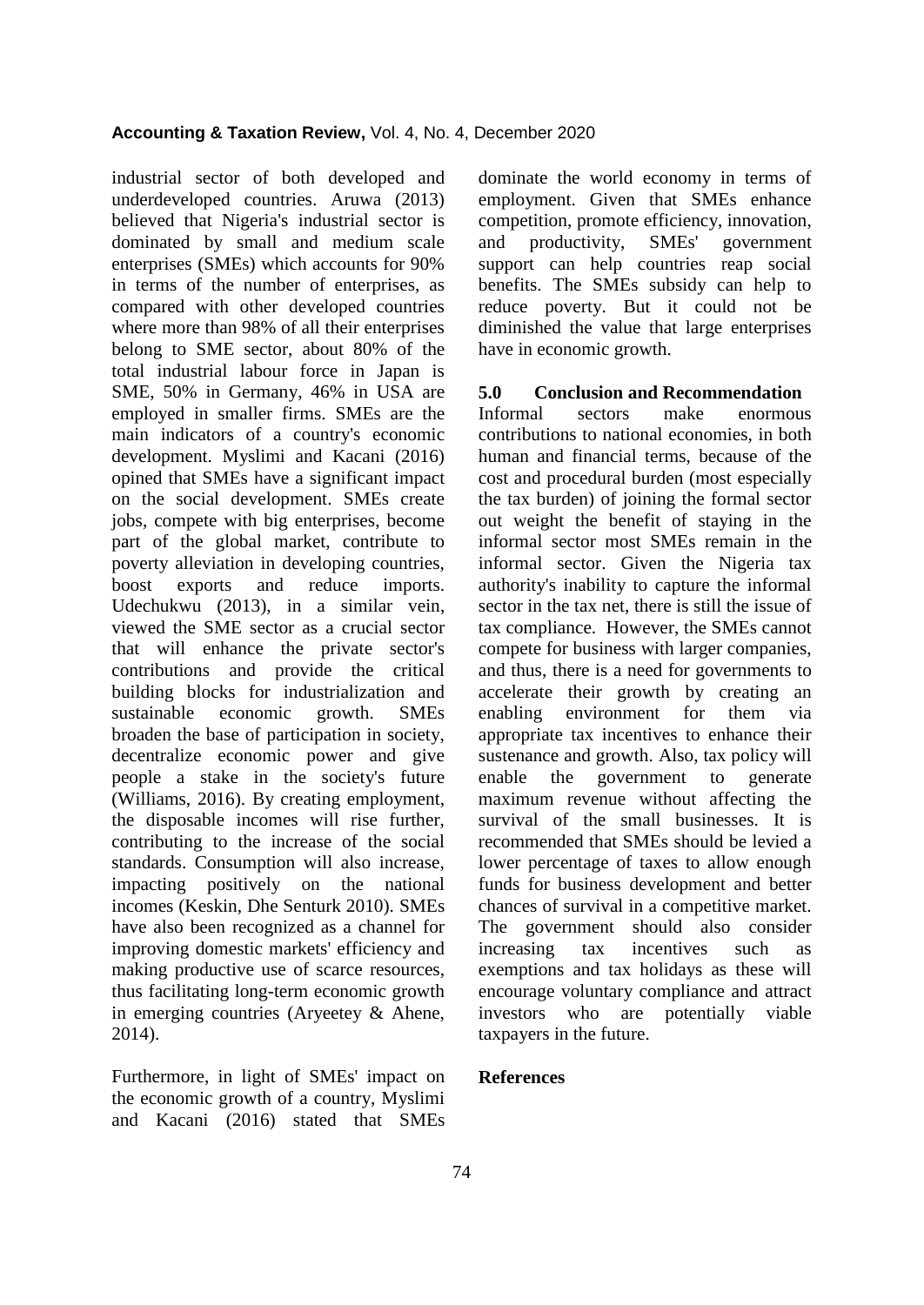- ACCA (2010). Small Business: A global agenda. ACCA global: London. Retrieved on 7 January 2020 from www.accaglobal.com › small-business › pol-afb-sbaga.
- Ademola, G. O., Samuel O. J.& Ifedolapo O. (2012),The roles of record keeping in the survival and growth of small scale enterprises in Ijumu local government area of Kogi State. *Global Journal of Management and Business Research, 12* (13), 34-45
- Agu, C. C. (2014). Understanding the ABC of the Financial System. 42nd Inaugural Lecture, University of Nigeria Nsukka, 1-55. Retrieved May 16, 2017, from [http://www.unn.edu.ng/wp](http://www.unn.edu.ng/wp-content/uploads/2015/09/42nd-Lecture.pdf)[content/uploads/2015/09/42nd-](http://www.unn.edu.ng/wp-content/uploads/2015/09/42nd-Lecture.pdf)[Lecture.pdf.](http://www.unn.edu.ng/wp-content/uploads/2015/09/42nd-Lecture.pdf)
- Akintoye, I. R. & Tashie, G. A. (2013). The effect of Tax Compliance on Economic Growth and development in Nigeria, West Africa. *British Journal of Arts and Social Sciences*, *1*(1), 222-231.
- Anderson (2018). Effective taxation of Nigerian informal system. Retrieved from [https://andersentax.ng/effective](https://andersentax.ng/effective-taxation-of-the-nigerian-informal-sector%20on%20January%207%202020)[taxation-of-the-nigerian-informal-sector](https://andersentax.ng/effective-taxation-of-the-nigerian-informal-sector%20on%20January%207%202020)  [on January 7 2020.](https://andersentax.ng/effective-taxation-of-the-nigerian-informal-sector%20on%20January%207%202020)
- Aremu, M. A. (2004). Small Scale Enterprises: Panacea to Poverty Problem in Nigeria, Journal of Enterprises Development, International Research and Development Institute, Uyo, Akwa Ibom, Nigeria,  $I(1)$ :  $1 - 8$ .
- Aruwa (2013). The influence of tax reforms on the prosperity of microfilms and small businesses in Uzbekistan. *Asia-Pacific Journal*, *16*(2), 31-64.
- Aryeetey, E. & Ahene, A. (2004). Changing regulatory environment for smallmedium size enterprises and their

performance in Ghana. *CRC Working Paper No. 30594*; Centre on Regulation and Competition (CRC). Retrieved from [http://ageconsearch.umn.edu/bitstream/3](http://ageconsearch.umn.edu/bitstream/30594/1/cr050103.pdf) [0594/1/cr050103.pdf](http://ageconsearch.umn.edu/bitstream/30594/1/cr050103.pdf)

- Atawodi, O. W. & Ojeka, S. A. (2012). Factors that affect tax compliance among small and medium enterprises (SMEs) in north central Nigeria. *International journal of business and management, 7*(12). 87-96.
- Atijosan, G. (2014). *Tax policy for small and medium enterprises.* Paper delivered at the 6TH Global conference on business and economics; Gut man conference center, U.S.A
- Baurer, L. I., (2005). Tax administration and Small and Medium Entreprises (SMEs) in Development Countries. Retrieved from http://www.ifc.org/ifcext/sme.nsf/Attach mentsByTitle/BEE+SME+Taxation/\$FI LE/SME+Taxation+Toolkit .pdf
- Blanthorne, C. M. (2000). *The Role of Opportunity and Beliefs On Tax Evasion: A Structural Equation Analysis.* Arizona State University: Dissertation.
- D'Arcy, M. (2011). Why do citizens assent to pay tax? Legitimacy, taxation and the African state. *Afrobarometer Working Paper* (126), 1-25.
- Deloitte (2018). Nigeria's National Tax Policy Retrieved from [https://www2.deloitte.com/ng](https://www2.deloitte.com/ng%20/en/pages/tax/articles/inside-tax-articles/nigerias-national-tax-policy-any-agenda-for-the-new-firs-chair.html)  [/en/pages/tax/articles/inside-tax](https://www2.deloitte.com/ng%20/en/pages/tax/articles/inside-tax-articles/nigerias-national-tax-policy-any-agenda-for-the-new-firs-chair.html)[articles/nigerias-national-tax-policy-any](https://www2.deloitte.com/ng%20/en/pages/tax/articles/inside-tax-articles/nigerias-national-tax-policy-any-agenda-for-the-new-firs-chair.html)[agenda-for-the-new-firs-chair.html](https://www2.deloitte.com/ng%20/en/pages/tax/articles/inside-tax-articles/nigerias-national-tax-policy-any-agenda-for-the-new-firs-chair.html)
- Élisabeth, L. & Lefebvre, L. A. (2001). *Innovative capabilities as determinants of export performance and behavior: A*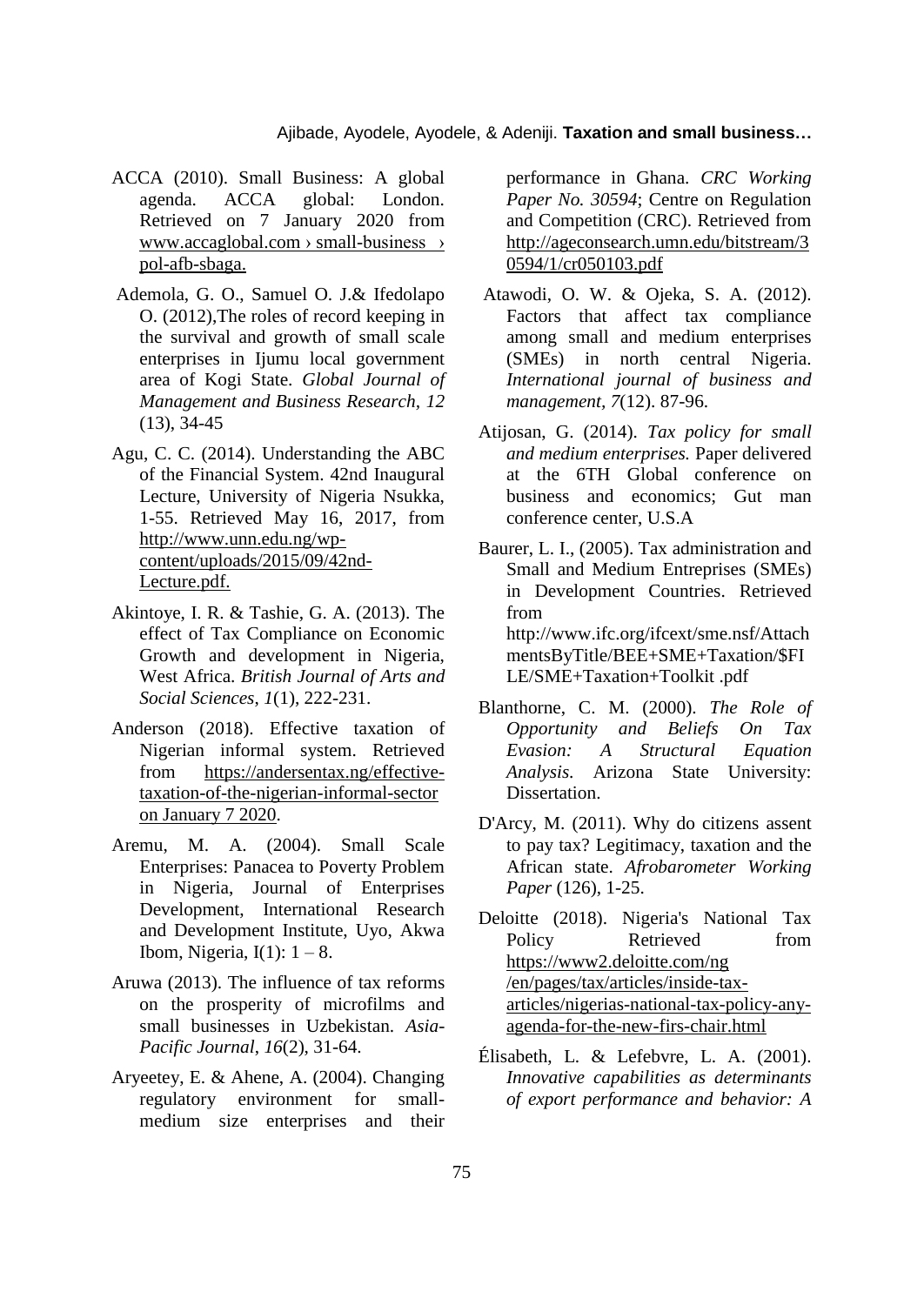### **Accounting & Taxation Review,** Vol. 4, No. 4, December 2020

*longitudinal study of manufacturing SMEs.* Mac Millan Press): London

- Ghatak, S. (2010), Micro, Small and Medium Enterprises (MSMEs) in India: An Appraisal [www.legalpundits.com/Content\\_folder/](http://www.legalpundits.com/Content_folder/SMEArti150610.pdf) [SMEArti150610.pdf](http://www.legalpundits.com/Content_folder/SMEArti150610.pdf)
- Hanno, D. M. & Violette, G. R. (1996). An Analysis of Moral and Social Influences on Taxpayer Behavior. *Behavioral Research in Accounting*, 8, 57-75.
- Keith, E. G. (2010). The impact of taxation on small business. Retrieved from
- Kirchler, E., Hoelzl, E., & Wahl, I. (2008). Enforced versus voluntary tax compliance: The slippery slope framework. *Journal of Economic Psychology*, 29, 210-225.
- McKerchar, M. & Evans, C. (2009). Sustaining growth in developing economies through improved taxpayer compliance: Challenges for policy makers and revenue authorities. *Journal of Tax Research*, 7(2), 171-201.
- Muritala, T. A., Awolaja, A. M. & Bako, Y. A (2012). Impact of small and medium enterprises on economic growth and development. *American Journal of Business and Management, 1*(1), 18-22.
- Myslimi, G. & Kacani, K. (2016). Impact of SMEs in economic growth in Albania. *European Journal of Sustainable Development, 5*(3), 151-158.
- Ocheni, S. I. (2015). Impact analysis of tax policy and the performance of small and medium scale enterprises in Nigeria economy. *Strategic Management Quareterly, 39*(1) 71-94.
- Oludele, A. A. & Emilie, C. K., (2012). Regulation, awareness, compliance and SMEs performance in Cameroon's

manufacturing and retail sectors. *International Journal of Social Economics*, 39(12) 34- 47.

- Oxford Business Group (2019). *An overview of national tax policy and administration in Nigeria* retrieved from [https://oxfordbusinessgroup.com/overvi](https://oxfordbusinessgroup.com/overview/widening-net-detailed-look-national-tax-policy-and-administration) [ew/widening-net-detailed-look-national](https://oxfordbusinessgroup.com/overview/widening-net-detailed-look-national-tax-policy-and-administration)[tax-policy-and-administration](https://oxfordbusinessgroup.com/overview/widening-net-detailed-look-national-tax-policy-and-administration) on January 7, 2020.
- Public Finance General Directorate (2009). Annual report. Retrieved from https://www.economie.gouv.fr/files/files /directions\_services/dgfip/Rapport/rappo rt\_2009\_version\_anglaise.pdf
- Steensma, H. K., Marino, L. & Weaver, K. M. (2000). Attitudes toward cooperative strategies: A cross-cultural analysis of entrepreneurs. *Journal of International Business Studies, 31*(4), 591- 602.
- Syadullah, M.. & Wibowo, T. (2015). Governance and tax revenue in Asian countries. *Journal of Social and development Sciences, 6*(2), 76–88.
- Twesige, D., & Gasheja, F. (2019). Effect of tax incentives on the growth of small and medium-sized enterprises (SMEs) in Rwanda: A case study of SMEs in Nyarugenge district. *Journal of Accounting and Taxation, 11*(5), 89-98.
- Udechukwu, F.N. (2003). *Survey of small and medium scale industries and their potentials in Nigeria. Paper presented at the Central Bank of Nigeria seminar on small and medium industries equity investment scheme (SMIEIS).* Retrieved from [www.cenbank.org/out/Publications/guid](http://www.cenbank.org/out/Publications/guidelines/dfd/2019/smieis.pdf) [elines/dfd/2019/smieis.pdf.](http://www.cenbank.org/out/Publications/guidelines/dfd/2019/smieis.pdf) On January

7 2020. Udoh J. E. (2015). Taxing the informal

economy in Nigeria. issues, challenges